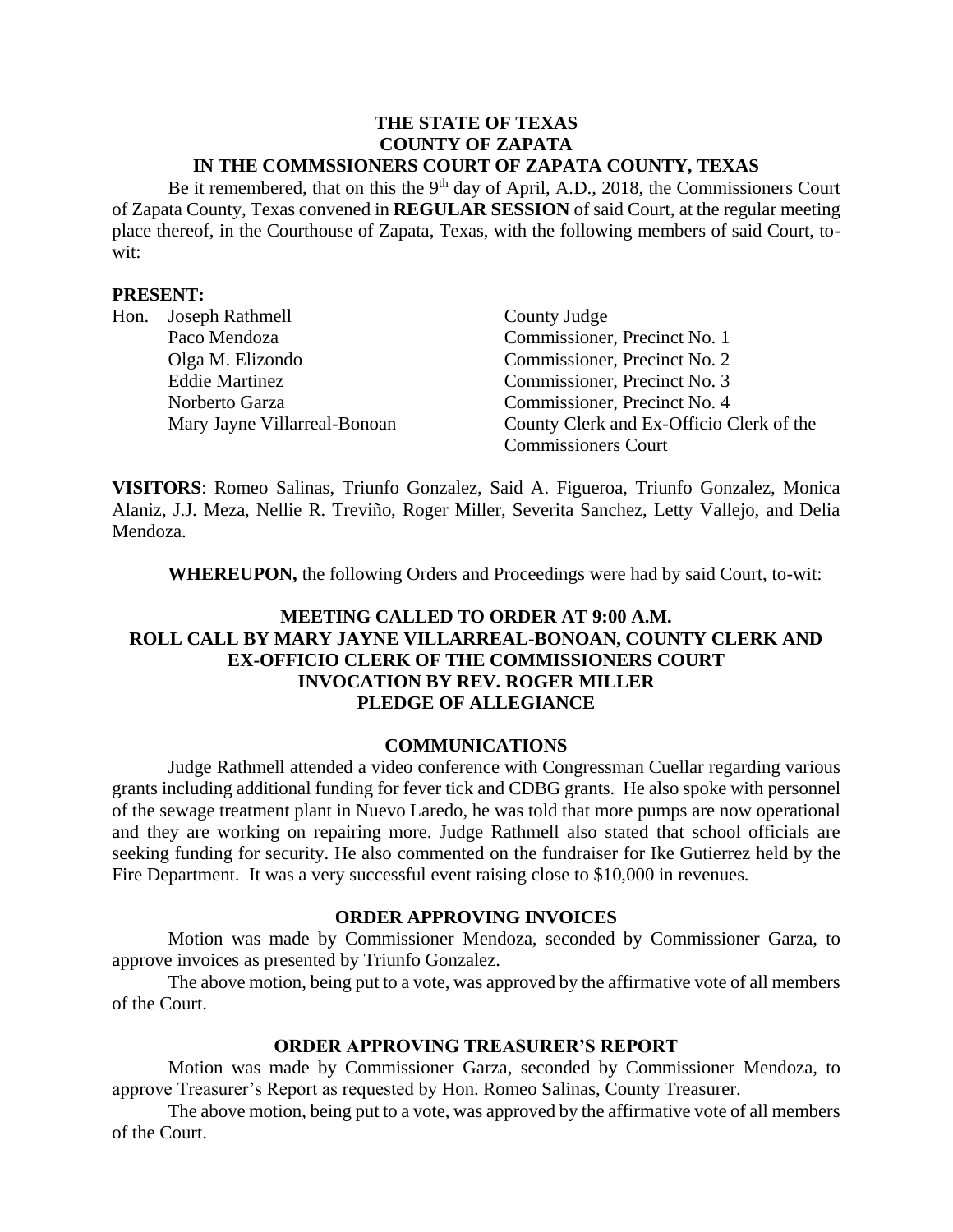### **ORDER APPROVING CHECKS ISSUED**

Motion was made by Commissioner Martinez, seconded by Commissioner Garza, to approve checks issued as requested by Hon. Romeo Salinas, County Treasurer.

The above motion, being put to a vote, was approved by the affirmative vote of all members of the Court.

### **TAX / ASSESSOR COLLECTOR'S REPORT**

Tax Assessor/Collector's Office reported Motel-Hotel Tax collections in an amount of \$9,363.45 for a year-to-date total of \$46,124.43; tax collections in the amount of \$345,225.28 for a total of 83.91%.

### **PRESENTATION ON CHILD ABUSE PREVENTION MONTH**

Dr. Severita Sanchez, Executive Director - Children's Advocacy Center of Laredo, gave a presentation on Child Abuse Prevention Month for April 2018. Child Abuse affects children of all ages, races, and gender. The mission is to break the cycle of child abuse through community education, training and prevention and to allow the child a chance to heal through intervention in a child-sensitive environment. They are locally, increasing work hours on Fridays. Services are free. There will be a conference/workshop on April 25-27.

### **PRESENTATION BY ROLANDO RIOS ON 2020 U.S. CENSUS AND REDISTRICTING OF ZAPATA COUNTY**

Mr. Rolando R. Rios of Rolando R. Rios and Associates, PLLC, made a presentation on 2020 U.S. Census and Redistricting of Zapata County. The census is picked up every 10 years. He emphasized the importance of completing and filling out the census form. Funds are lost for every person that is not counted.

# **ORDER APPROVING PROPOSAL FROM HERNANDEZ PEST CONTROL FOR REMOVAL OF BATS AND SEALING ENTRANCES AT ZAPATA COUNTY MUSEUM**

Motion was made by Commissioner Elizondo, seconded by Commissioner Garza, to approve the proposal from Hernandez Pest Control in the amount of \$4,090.00 for three buildings, for the removal of bats and sealing of entrances at the Zapata County Museum, to be paid out of line item 10-409-465, Non-Department, Maintenance and Repair as requested by Hon. Joe Rathmell, County Judge.

The above motion, being put to a vote, was approved by the affirmative vote of all members of the Court.

# **ORDER APPROVING PAYMENT OF \$495 OUT OF COURTHOUSE SECURITY TO PAY FOR SECURITY CAMERAS FOR PRECINCT 4 OFFICES**

Motion was made by Commissioner Martinez, seconded by Commissioner Mendoza, to approve payment of \$495 out of Courthouse Security Fund to pay for security cameras for Precinct 4 office as requested by Hon. Ramon Benavides, Justice of the Peace Pct. 4.

The above motion, being put to a vote, was approved by the affirmative vote of all members of the Court.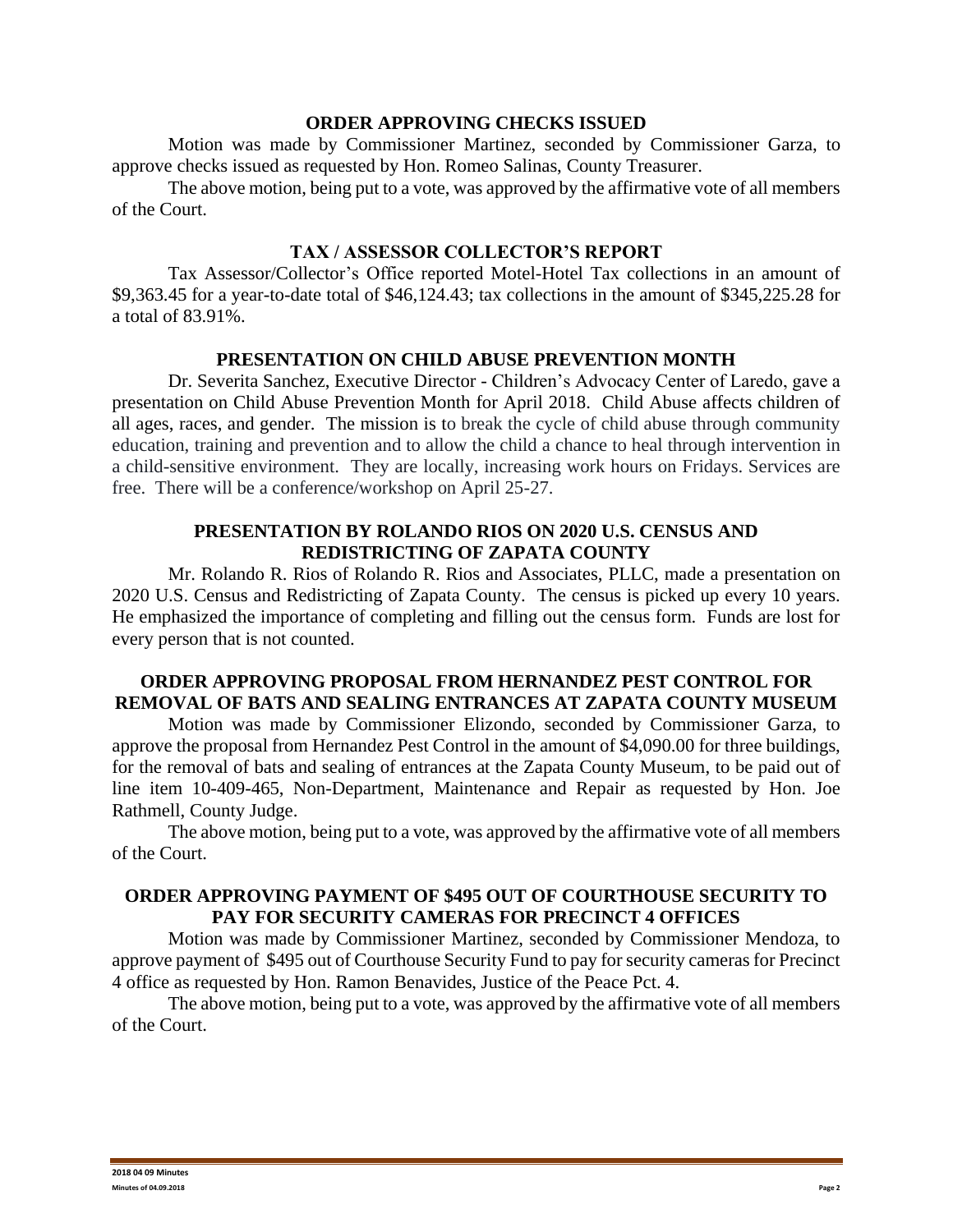### **ORDER APPROVING TRANSFER OF \$15,000 FROM TOBACCO FUND TO MEDICAL SUPPLIES**

Motion was made by Commissioner Martinez, seconded by Commissioner Garza, to approve transfer of \$15,000 from the Tobacco Fund to Medical Supplies (10-543-460) as requested by Chief J.J. Meza, Fire Department.

The above motion, being put to a vote, was approved by the affirmative vote of all members of the Court.

### **ORDER APPROVING REDISTRICTING LEGAL SERVICE RETAINER AGREEMENT BETWEEN ROLANDO R. RIOS AND ASSOCIATES, PLLC AND ZAPATA COUNTY FOR PROVIDING REDISTRICTING SERVICES**

Motion was made by Commissioner Mendoza, seconded by Commissioner Garza, to approve a redistricting legal service retainer agreement between Rolando R. Rios and Associates, PLLC and Zapata County for the purpose of providing redistricting services, to be paid out of consulting fees, as requested by Rolando R. Rios, Rolando R. Rios and Associates, PLLC.

The above motion, being put to a vote, was approved by the affirmative vote of all members of the Court.

### **ORDER APPROVING REQUEST TO USE ZAPATA COUNTY PAVILION FOR ZUMBATHON BENEFITING AUTISM**

Motion was made by Commissioner Elizondo, seconded by Commissioner Martinez, to approve request to use the Zapata County Pavilion on Friday, April 20, for a Zumbathon benefiting autism as requested by Minerva Cortes, Zumba Instructor.

The above motion, being put to a vote, was approved by the affirmative vote of all members of the Court.

# **ORDER APPROVING INSTALLATION OF SPEED HUMP**

Motion was made by Commissioner Martinez, seconded by Commissioner Garza, to approve the installation of a speed hump at the following address:

a. 354 Gonzalez Street

as requested by Hon. Paco Mendoza, Commissioner Pct. 1.

The above motion, being put to a vote, was approved by the affirmative vote of all members of the Court.

#### **ORDER APPROVING RESOLUTION FOR GRANT OPERATION STONE GARDEN**

Motion was made by Commissioner Mendoza, seconded by Commissioner Elizondo, to approve resolution for the grant Operation Stone Garden (OPSG) as requested by Joe Peña, Sheriff's Office.

The above motion, being put to a vote, was approved by the affirmative vote of all members of the Court.

# **ORDER APPROVING RESOLUTION FOR GRANT LOCAL BORDER SECURITY PROGRAM**

Motion was made by Commissioner Mendoza, seconded by Commissioner Garza, to approve resolution for grant Local Border Security Program (LBSP) as requested by Joe Peña. Sheriff's Office.

| 2018 04 09 Minutes    |        |
|-----------------------|--------|
| Minutes of 04.09.2018 | Page 3 |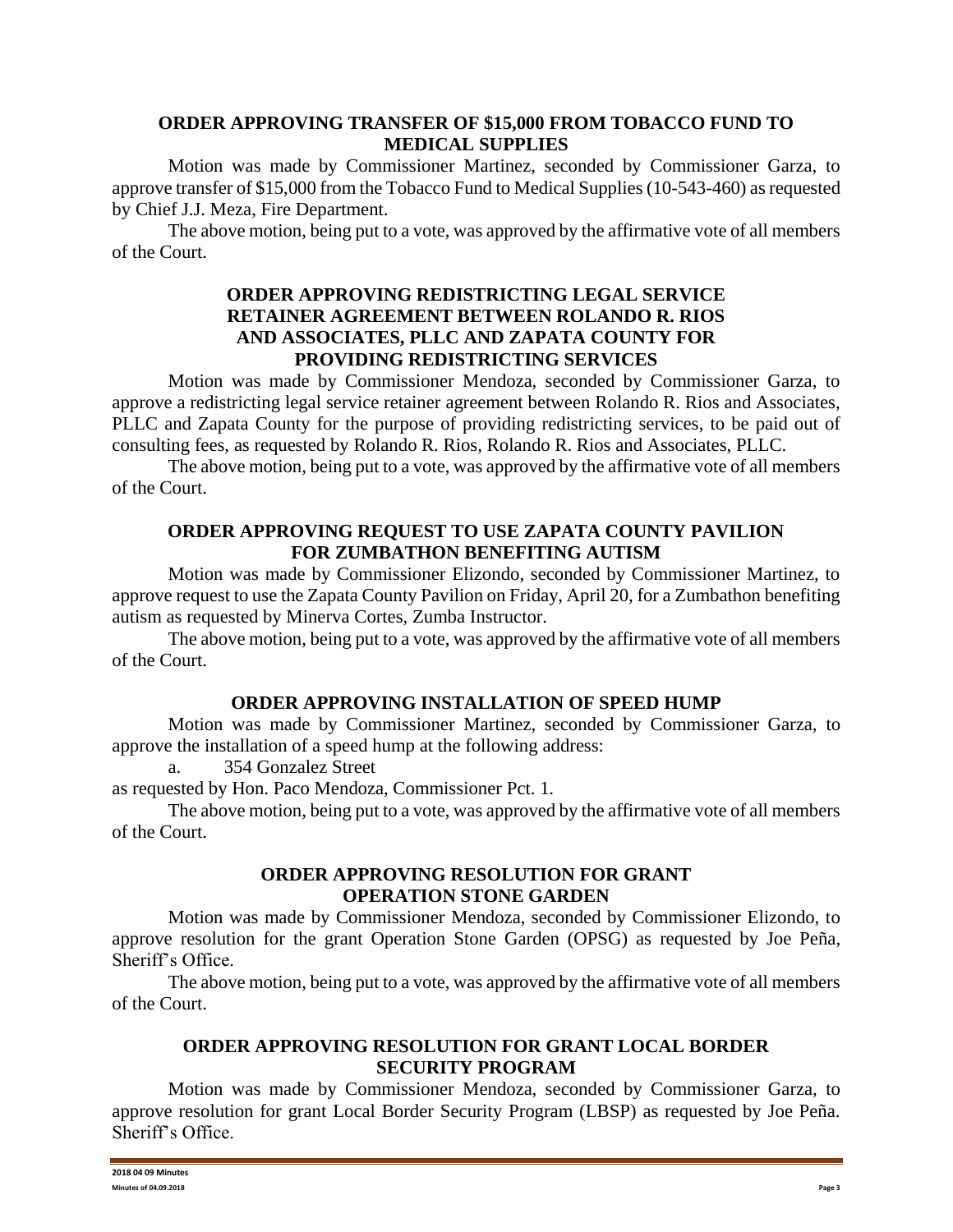The above motion, being put to a vote, was approved by the affirmative vote of all members of the Court.

# **MOTION WAS MADE BY COMMISSIONER GARZA, SECONDED BY COMMISSIONER MENDOZA, TO ENTER INTO EXECUTIVE SESSION**

### **MOTION WAS MADE BY COMMISSIONER GARZA, SECONDED BY COMMISSIONER MARTINEZ, TO RETURN TO REGULAR SESSION**

# **ORDER AUTHORIZING TXDOT AVIATION TO NEGOTIATE ACQUISITION OF ADDITIONAL ACREAGE FOR ZAPATA COUNTY AIRPORT EXPANSION PROJECT**

Motion was made by Commissioner Mendoza, seconded by Commissioner Garza, to authorize TxDOT Aviation to negotiate the acquisition of additional acreage for the Zapata County Airport expansion project, in an amount up to \$100,000.00, as requested by Hon. Joe Rathmell, County Judge.

*Executive Session is requested pursuant to Texas Government Code Title 5, Chapter D, Section 551.072, Real Property.*

The above motion, being put to a vote, was approved by the affirmative vote of all members of the Court.

### **NO ACTION WAS TAKEN ON THE FOLLOWING ITEM DISCUSSED IN EXECUTIVE SESSION**

18./26. to discuss and take possible action on personnel matters at the Zapata County Water Plant as requested by Hon. Norberto Garza, Commissioner Pct. 4.

*Executive Session is requested pursuant to Texas Government Code Title 5, Sub Chapter D, Section 551.074, Personnel Matters.*

### **ORDER AUTHORIZING COUNTY ATTORNEY TO CONTACT PROPERTY OWNERS AND MAKE COUNTER OFFER FOR ACQUISITION OF REAL PROPERTY FOR A COUNTY RIGHT OF WAY**

Motion was made by Commissioner Mendoza, seconded by Commissioner Martinez, to authorize County Attorney to contact property owners and make counter offer for the acquisition of real property for a county right of way as requested by Said Figueroa, County Attorney. *Executive Session is requested pursuant to Texas Government Code Title 5, Sub Chapter D, Section 551.071, Consultation with Attorney.*

The above motion, being put to a vote, was approved by the affirmative vote of all members of the Court.

# **NO ACTION WAS TAKEN ON THE FOLLOWING ITEM DISCUSSED IN EXECUTIVE SESSION**

20./25. to discuss options for courthouse security as requested by Nellie R. Treviño, Personnel Director.

*Executive Session is requested pursuant to Texas Government Code Title 5, Sub Chapter D, Section 551.071, Consultation with Attorney.*